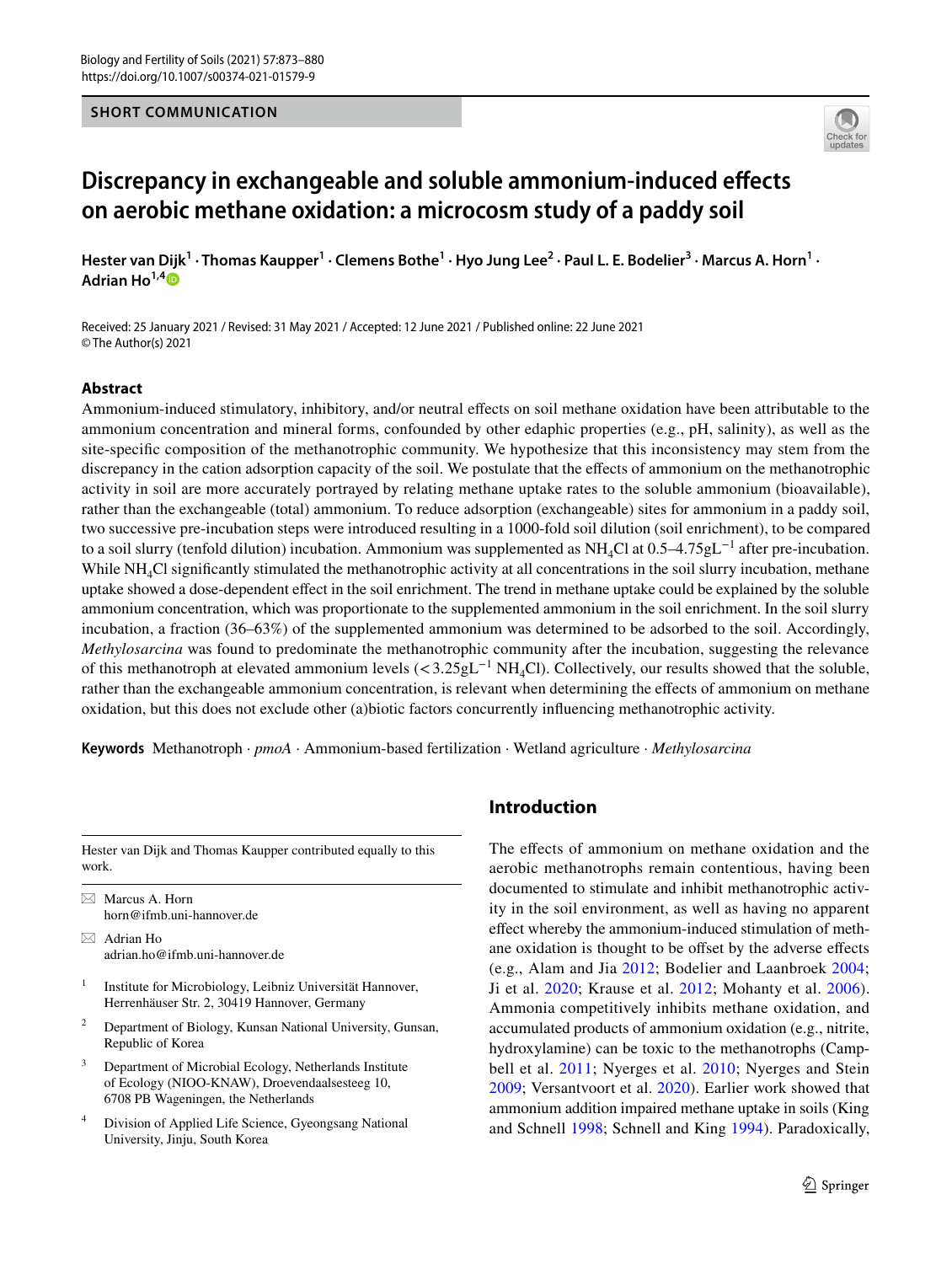ammonium-based fertilization may also stimulate methane oxidation particularly in agricultural, wetland soils where soil microorganisms compete with crops for limited N sources (e.g., Bodelier et al. [2000](#page-6-3); Kaupper et al. [2020a](#page-7-8)).

The seemingly contradictory efects of ammonium on methane oxidation have been attributable to the dose and mineral forms of ammonium (e.g., ammonium chloride, ammonium sulfate) (Hu and Lu [2015](#page-7-9); Krause et al. [2012](#page-7-1); Mohanty et al. [2006;](#page-7-2) Walkiewicz et al. [2018;](#page-7-10) Xu and Inubushi [2004](#page-7-11)), as well as the methane concentration (King and Schnell [1998](#page-7-6)). Besides edaphic properties controlling methane oxidation (Ho et al. [2013a](#page-7-12); Kaupper et al. [2020b](#page-7-13)), the methanotrophs, as well as the non-methanotrophic members of the community, are relevant biotic determinants potentially affecting the response of methane oxidation to external stressors, e.g., high ammonium input (Ho et al. [2020;](#page-7-14) Kaupper et al. [2020c](#page-7-15); [2021](#page-7-16); Mohanty et al. [2006\)](#page-7-2). With prior or continuous exposure to ammonium, an ammonium-tolerant methanotrophic community may emerge over time (Ho et al. [2020](#page-7-14); Qiu et al. [2008\)](#page-7-17). Typically, the gammaproteobacterial methanotrophs (subgroup type Ia; *Methylobacter*, *Methylomicrobium, Methylosarcina*) are more responsive and show higher N assimilation, benefting from short-term ammonium availability more than the alphaproteobacterial methanotrophs (subgroup type II; *Methylocystis*, *Methylosinu*s) (Nold et al. [1999](#page-7-18); Noll et al. [2008](#page-7-19); Yang et al. [2020\)](#page-7-20). Many type II methanotrophs (e.g., *Methylocystis*, *Methylosinu*s, *Methylocella*), along with specifc members of type I (*Methylomonas*), harbor the *nifH* gene (encoding for the nitrogenase), having the potential to fx molecular N and, hence, are competitively superior when N is limited (Graham et al. [1993;](#page-6-4) Ho and Bodelier [2015](#page-6-5)). Although canonical aerobic methanotrophs can be broadly grouped into Gammaproteobacteria, Alphaproteobacteria, and Verrucomicrobia based on their biochemistry, physiology, and associated life strategies, methanotrophs show species- and even strain-specifc versatility in N metabolism (Ho et al. [2013a](#page-7-12); Hoefman et al. [2014](#page-7-21); Nyerges and Stein [2009](#page-7-4)). Therefore, a complex interaction of biotic and abiotic determinants underlies ammonium-induced efects on methane oxidation, which may be site-specifc.

Previous studies documented the response of methane oxidation to the total or soluble ammonium after amendment (Table S1). Accordingly, ammonium depletion in soil amendment incubations is often attributed to biological ammonium consumption, which may be a cause for the seemingly contradictory fndings given that ammonium (cation) is readily adsorbed to the negatively charged organic matter and soil particles (Ho et al. [2018;](#page-7-22) King and Schnell [1998\)](#page-7-6). The adsorbed ammonium (non-soluble fraction) may not be fully accessible to soil microorganisms. Therefore, ammonium-induced efects could be misinterpreted in soil incubations, considering the total or exchangeable ammonium concentrations alone. Here, we hypothesized that the apparent inconsistency in ammonium-induced efects on methane oxidation may in part stem from diferences in the adsorption capacity of the soil (as determined via the exchangeable and soluble ammonium fractions).

To address our hypothesis, we performed a systematic study using two series of incubations whereby the response in methanotrophic activity, community composition, and abundance in a paddy soil slurry (tenfold dilution) were compared to a soil enrichment (1000-fold dilution) incubation. We anticipate lower adsorption sites for ammonium in the soil enrichment than in the soil slurry incubations. As such, the effects of ammonium will be more accurately refected in the soil enrichment incubation.

## **Materials and methods**

The paddy soil was sampled in May 2015 from the CRA Agricultural Research Council, Rice Research Unit in Vercelli, Italy (coordinates, 45° 20' N, 8° 25' E). Rice agriculture practice in the sampling site has been described before (Kaupper et al. [2021](#page-7-16)). After sampling, the soil was airdried at room temperature and sieved (2 mm) before being stored in a covered plastic container till experimental set up. The soil has a clay texture with a pH of 5.4 and a cation exchange capacity of 6.7 cmol<sub>(+)</sub> kg<sup>-1</sup> (Cucu et al. [2014](#page-6-6)). The soil contained a total C and N of 13.9 µg C mg dw soil<sup>-1</sup> and 1.3 µg N mg dw soil−1, respectively (Ho et al. [2015](#page-7-23)). Selected nutrient contents include  $NO_x$  (sum of  $NO_2^-$  and NO<sub>3</sub><sup>-</sup>), total NH<sub>4</sub><sup>+</sup>, and PO<sub>4</sub><sup>3-</sup> of 34.4 µg dw soil<sup>-1</sup>, 18.0 µg dw soil<sup>-1</sup>, and 0.6 µg dw soil<sup>-1</sup>, respectively (Ho et al. [2015](#page-7-23)).

In both soil slurry and enrichment incubations,  $NH<sub>4</sub>Cl$ in ammonium mineral salts (AMS) was supplemented to a fnal concentration of 0.50 (referred to as treatment 1, T1), 1.25 (T2), 2.00 (T3), 2.50 (T4), 3.25 (T5), and 4.75 g  $L^{-1}$  (T6), corresponding to 9.35, 23.39, 37.42, 46.77, 60.80, and 88.87 mM  $NH_4^+$ , respectively (Fig. S1). In the reference incubation (T0), autoclaved  $dH_2O$ , instead of NH4Cl-supplemented AMS, was added to the soil (Fig. S1). These concentrations were selected based on the effects of  $NH<sub>4</sub>Cl$  on the methane uptake rates in the same soil (i.e., dose-dependent inhibition of methane uptake was proportional to  $NH<sub>4</sub>Cl$  concentrations) (Ho et al. [2020](#page-7-14)). All incubations (n=3, each treatment) were performed in 120 ml bottles under 2–3% $v_{\rm v/v}$  methane in air at 27 °C while shaking (120 rpm) in the dark.

After the incubation, the samples were collected and stored in a−20 °C freezer till DNA extraction for molecular analyses and ammonium and nitrate determination. The methanotrophic abundance and community composition were, respectively, determined by qPCR and Illumina MiSeq sequencing targeting the *pmoA* gene (encoding for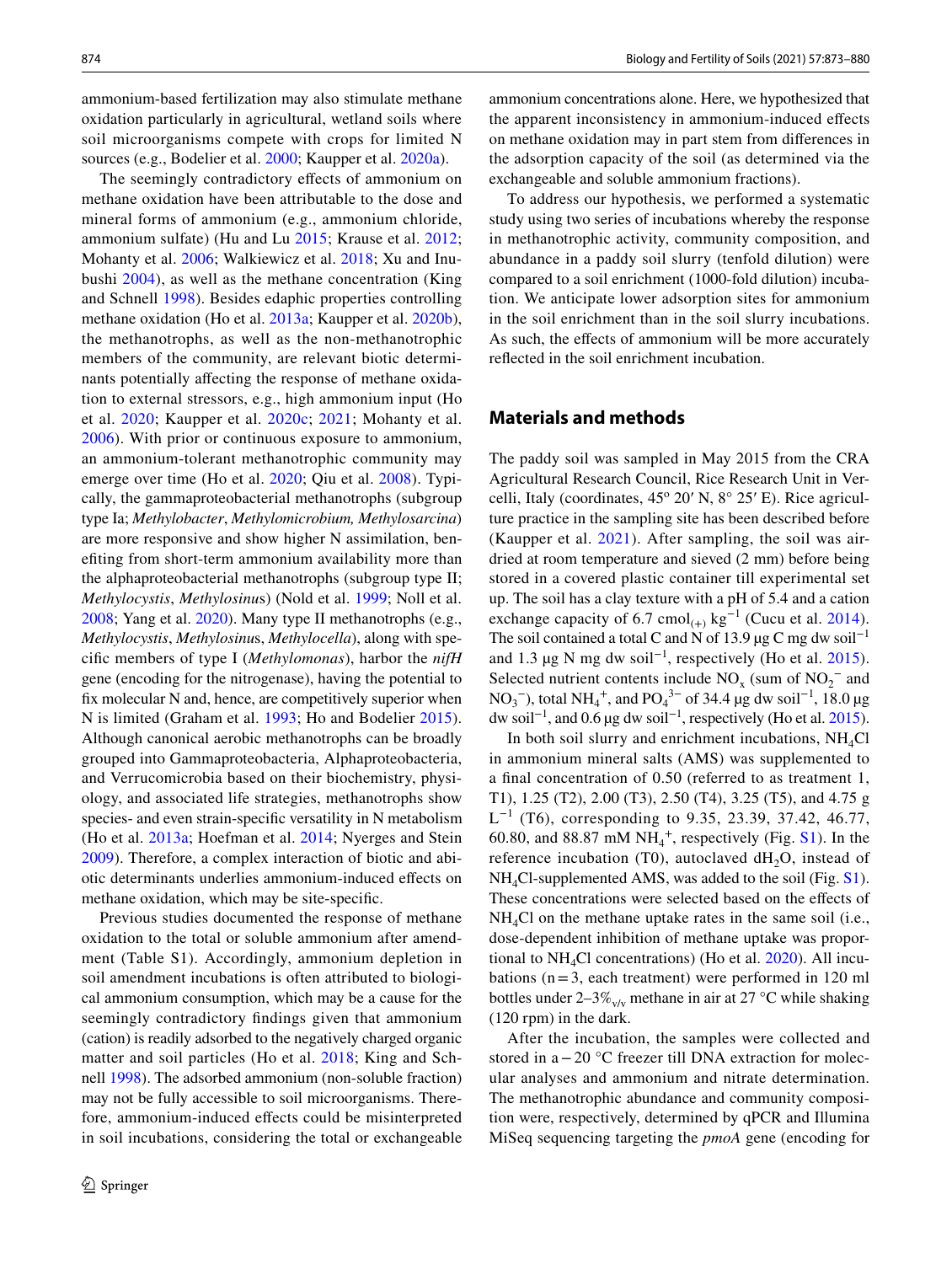the particulate methane monooxygenase, pMMO). The *pmoA* gene sequences were deposited at the National Center for Biotechnology Information (NCBI) under the accession number PRJNA691142. The ammonium concentration was determined using standard colorimetric methods as described before (Ho et al. [2020](#page-7-14)). Exchangeable ammonium, regarded as the total amount of ammonium present, was determined in 2 M KCl  $(1:2)$  after filtration  $(0.22 \mu m)$ , whereas soluble ammonium was determined in the liquid phase of the soil slurry and enrichment, after centrifugation and filtration  $(0.22 \mu m)$ . The soluble ammonium was regarded as the ammonium fraction largely accessible to the microorganisms (bioavailable). The detailed experimental setup and molecular analyses are given in the Supplementary Information.

## **Results and discussion**

#### **Dose‑dependent efect of soluble ammonium on methane uptake rates**

Methane was rapidly consumed within  $2-3$  days after NH<sub>4</sub>Cl addition in all the soil slurry incubations (T1–T6) when compared to the reference incubation (T0), where headspace methane decreased by  $< 50\%_{\rm v/v}$  even after 7 days, indicating that supplemented  $NH<sub>4</sub>Cl$  in AMS stimulated methane uptake rates (Fig. [1a](#page-3-0), c). On the other hand,  $NH<sub>4</sub>Cl$ -induced stimulation of methane uptake was dose-dependent in the soil enrichment (Fig. [1b](#page-3-0), d), where the stimulatory efect was significant at <2.50 gL<sup>-1</sup> NH<sub>4</sub>Cl (T4). Although methane uptake was still detected in the 3.25 and 4.75  $gL^{-1}$  $NH<sub>4</sub>Cl-supplemented incubations (T5 and T6), the uptake$ rates were comparable to the reference (T0) incubation. Therefore, optimum methane uptake occurred at  $< 2.50$  $gL^{-1} NH<sub>4</sub>Cl$  in the soil enrichment incubation, whereas the NH4Cl-induced stimulatory efect in the soil slurry incubation seemingly occurred at all  $NH<sub>4</sub>Cl$ -supplemented concentrations.

Methane uptake could be related particularly to the soluble ammonium concentration in both soil slurry and enrichment incubations. Soluble ammonium was appreciably lower than the total ammonium concentration in all soil slurry incubations after 5 days, indicating biological ammonium uptake and/or adsorption of a large fraction of the ammonium to the soil (Fig. [2\)](#page-4-0). Considering the relatively little change in the initial total ammonium concentration after the incubation (i.e., total ammonium uptake; Fig. [2a](#page-4-0)), the appreciably lower soluble ammonium concentration detected is more likely caused by a higher adsorption to the soil than microbially mediated ammonium consumption. To additionally assess the contribution of biological ammonium consumption, future studies could employ isotopically labeled ammonium to track ammonium-derived nitrate (i.e., microbially mediated nitrifcation) after saturating the soil (and hence, adsorption sites) with unlabeled ammonium. It appears that the supplemented ammonium levels did not refect on the amounts accessible to the microorganisms, where approximately 36–63% of supplemented ammonium (i.e., diference in the total and soluble ammonium fraction relative to the initial supplemented concentration) was adsorbed to the soil (Fig. [2\)](#page-4-0).

In contrast, soluble ammonium concentrations commensurate with the  $NH<sub>4</sub>Cl$ -supplemented amount in the soil enrichment incubations (Fig. [2b](#page-4-0)). Here, at <3.25 gL<sup>-1</sup>  $NH<sub>4</sub>Cl$  (T5), the mean soluble ammonium concentrations after the incubation were lower or comparable to the initial values and were proportionate to the supplemented concentrations (Fig. [2](#page-4-0)b). In the soil enrichment supplemented with 4.75  $gL^{-1}NH<sub>4</sub>Cl$  (T6), however, ammonium concentration was higher after the incubation, possibly released by lysed cells of organisms adversely afected by the inhibitory ammonium levels. The inhibitory efect was corroborated by the significantly lower methane uptake and methanotrophic abundance when compared to incubations supplemented with lower  $NH<sub>4</sub>Cl$  concentrations (Figs. [1](#page-3-0) and [3\)](#page-5-0). Therefore, methane uptake taken together with the methanotrophic abundance and ammonium concentrations after the soil enrichment incubation indicates that supplemented  $NH<sub>4</sub>Cl$  was largely accessible to the methanotrophs and could explain the dose-dependent efect on methanotrophic activity (i.e., stimulation at <2.5 gL<sup>-1</sup> NH<sub>4</sub>Cl and inhibition at 4.75 gL<sup>-1</sup> NH<sub>4</sub>Cl). Since soluble ammonium concentration was appreciably lower (<1.6 gL<sup>-1</sup> NH<sub>4</sub>Cl) in all soil slurry incubations, methane uptake was seemingly stimulated, regardless of the supplemented  $NH<sub>4</sub>Cl$  concentrations (Figs. [1](#page-3-0) and [2](#page-4-0)). Hence, ammonium-induced effects can be influenced by the ion exchange capacity (adsorption/desorption) of the mineral form of ammonium in diferent soils (King and Schnell [1998](#page-7-6)). In agreement with our hypothesis, the soluble ammonium, rather than the total ammonium fraction, is relevant to determine ammonium-induced response in methane uptake.

The effects of  $NH<sub>4</sub>Cl$  addition on the methanotrophic activity may be confounded by other parameters (e.g., AMS-derived copper, salt stress, nitrate, and pH) (DiSpirito et al. [2016](#page-6-7); Ho et al. [2013b](#page-7-24); [2018;](#page-7-22) Figs. S2 and S3) during the incubation. Although we cannot completely exclude the effects of these confounding factors, the response in methane uptake appears to be largely induced by the supplemented  $NH<sub>4</sub>Cl$  in AMS, extended discussion given in the Supplementary Information.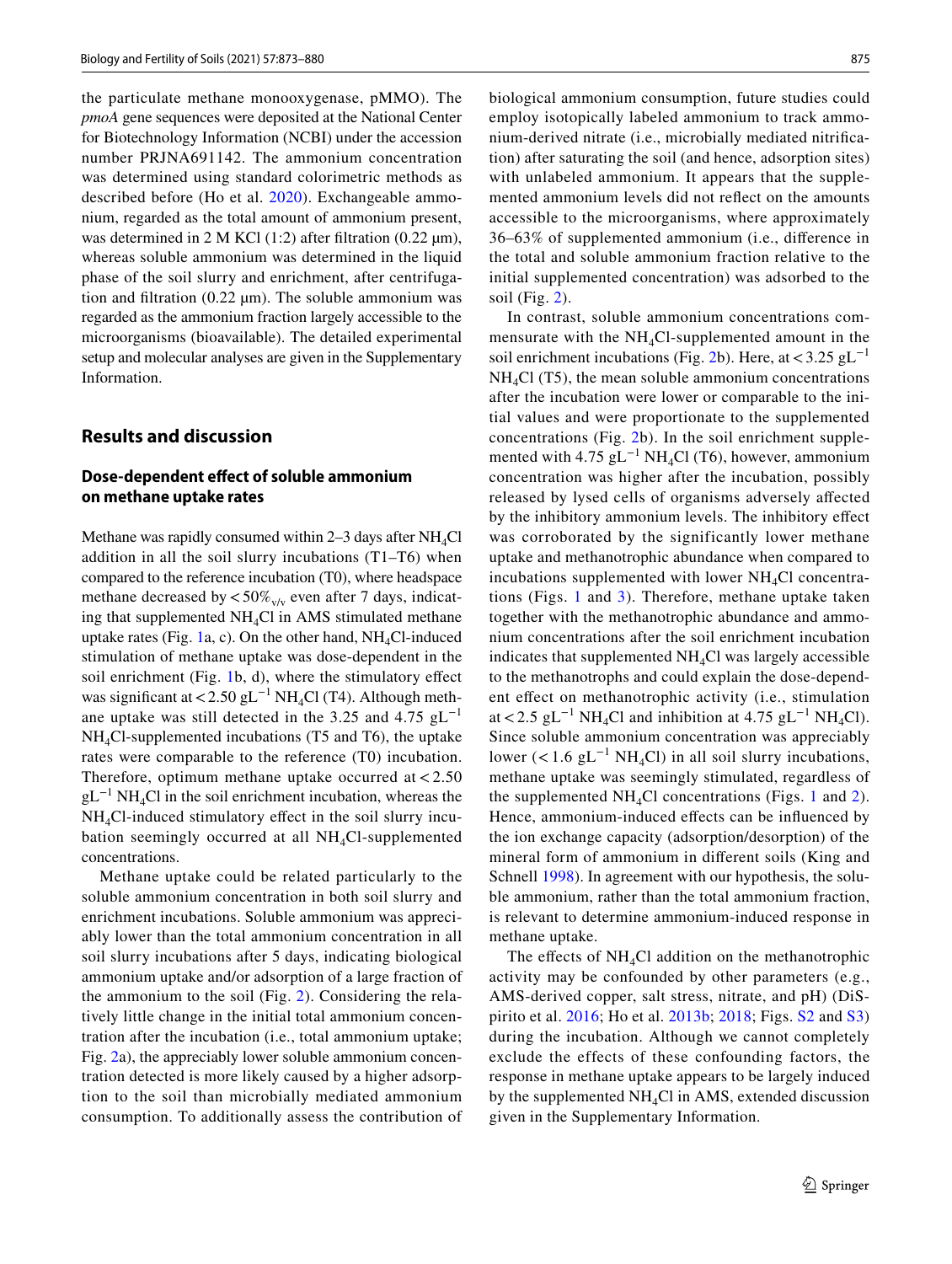



<span id="page-3-0"></span>**Fig. 1** Methane uptake in the soil slurry (**a**, **c**) and soil enrichment (**b**, **d**) incubations (mean  $\pm$  s.d.,  $n=3$ ). The methane uptake rates (**c**, **d**) were determined by linear regression from the depletion of headspace methane during incubation (**a**, **b**). The soil slurry and enrichment incubations were performed using the same paddy soil. Arrows indicate when NH4Cl-AMS was supplemented after pre-incubation.

The pre-incubation was performed to allow the methanotrophs to grow and, hence, having more comparable starting abundances in the soil slurry and enrichment while diluting the soil particles to reduce ammonium adsorption sites. The level of significance  $(p<0.05)$  is indicated by the lower case letters. Note the diferent scales of the y-axes

## **Response of the methanotrophic abundance**  and community composition to NH<sub>4</sub>Cl-AMS **amendments**

The *pmoA* gene abundance, which determines the abundance of the methanotrophs, was signifcantly higher after incubation in T4 to T6 in the soil slurry incubations relative to the reference and starting (after pre-incubation) values (Fig. [3\)](#page-5-0). Although the mean *pmoA* gene abundance gradually increased in the soil slurry from T1 to T3, the values were not signifcantly diferent. On the other hand, the signifcant increase  $(p < 0.05)$  in the *pmoA* gene abundance (T1 to T4) in the soil enrichment is not consistent with the decreasing methane uptake rates (Figs. [1](#page-3-0) and [3](#page-5-0)). Although statistically signifcant, the mean *pmoA* gene abundances in T1 to T4 were within a relatively narrow range  $(3.5 \times 10^6$  to  $2.0 \times 10^7$ *pmoA* copy no. ml<sup>−1</sup>). Admittedly, the DNA-based qPCR analysis may not be as sufficiently sensitive as other biological indicators (e.g., transcript-based analyses) to capture relatively subtle diferences, as detected in the activity measurements, likely being obscured by persistent relic DNA in the soil matrix (Carini et al. [2017](#page-6-8); Schloter et al. [2018\)](#page-7-25). Nevertheless, the qPCR was efective at capturing more pronounced diferences (Ho et al. [2015;](#page-7-23) Reumer et al. [2018](#page-7-26)); the severe inhibition in methane uptake rate in T6 is clearly refected in the appreciably lower mean *pmoA* gene abundance (1–2 orders of magnitude) when compared to the other treatments in the soil enrichment (Figs. [1](#page-3-0)d and [3](#page-5-0)).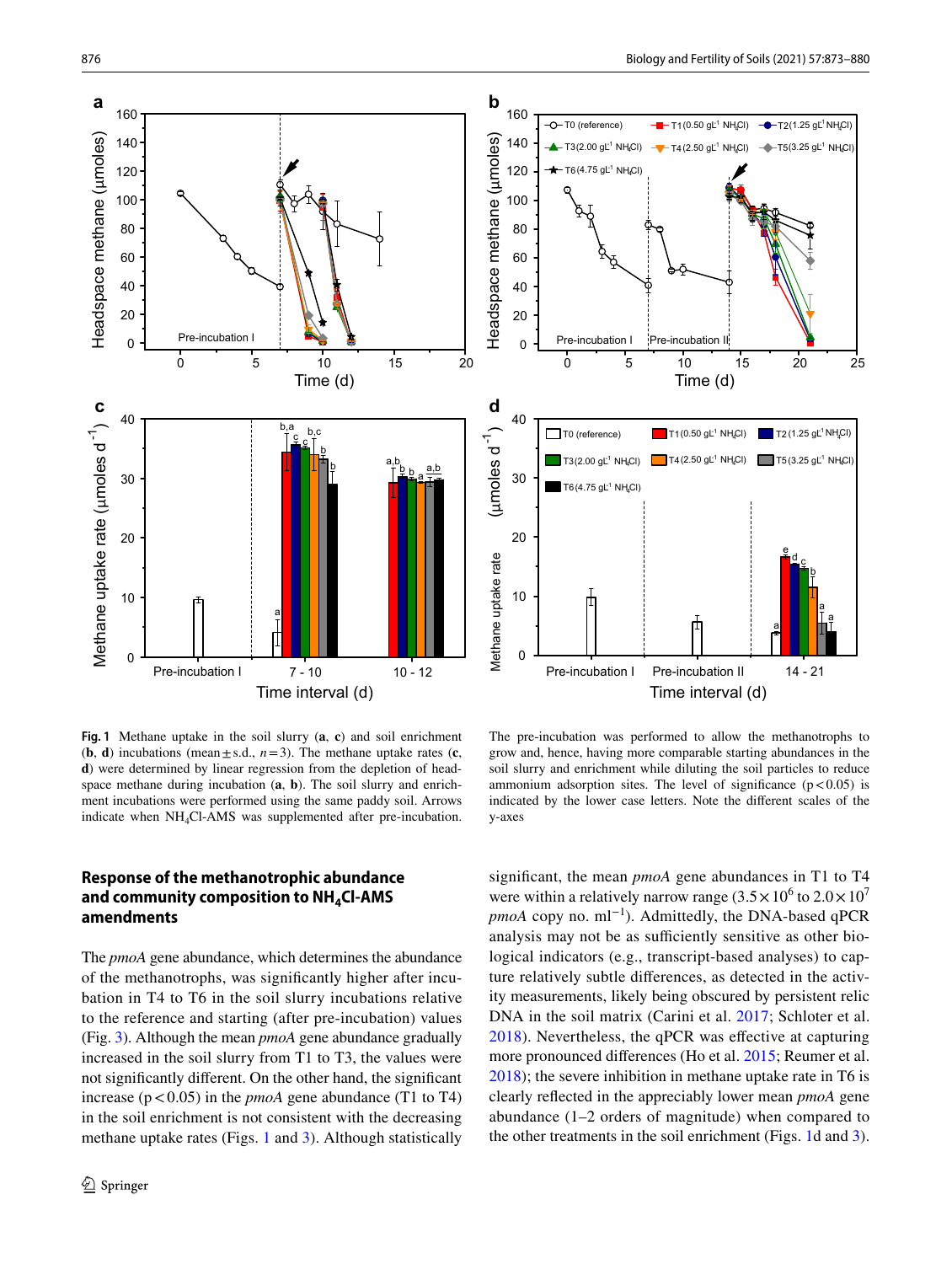



<span id="page-4-0"></span>**Fig. 2** Changes in exchangeable ammonium, representing the total ammonium fraction and/or soluble ammonium concentration in the soil slurry (**a**) and soil enrichment (**b**) incubations. The ammonium concentration was determined in duplicate for each sample  $(n=3)$ , yielding a total of 6 replicates per treatment. The initial ammonium concentration  $(t_0)$  was theoretically determined from the supplemented NH4Cl-AMS. Ammonium concentration was measured after the incubation  $(t_{end})$  for all treatments. Ammonium concentration in the starting material prior to  $NH<sub>4</sub>Cl-AMS$  addition and in the reference (T0) after incubation were below the detection limit of the colorimetric assay  $(< 0.02$  mM). In **a**, the total ammonium concentration was significantly  $(p<0.05)$  higher than in the soluble fraction after incubation in T1 to T6. In **b**, only the soluble ammonium concentration was determined because the soil was no longer visibly present after a 1000-fold dilution

To account for the discrepancy in the initial *pmoA* gene abundances in the soil slurry and enrichment incubations (soil slurry,  $5.0 \times 10^6$  *pmoA* copy no. g soil<sup>-1</sup>; soil enrichment,  $1.6 \times 10^5$  *pmoA* copy no. ml<sup>-1</sup>; Fig. [3](#page-5-0)), we determined the magnitude increase in the *pmoA* gene abundance for the NH4Cl-supplemented incubations that were signifcantly

higher relative to the initial *pmoA* gene abundance (i.e., soil slurry, T4-T6; soil enrichment, T1-T5; Fig. [3\)](#page-5-0). During the soil slurry incubation, the mean *pmoA* gene abundance increased by 6.7-fold, 10.7-fold, and 13.9-fold, respectively, in T4, T5, and T6, whereas a 22.5-fold, 41.0-fold, 47.0-fold, 134.0-fold, and 48.3-fold increase were detected in the T1, T2, T3, T4, and T5 soil enrichment incubations, respectively. The diference in the *pmoA* gene abundance (initial and after incubation) indicates methanotrophic growth.

The response of the methanotrophic community composition to the added  $NH<sub>4</sub>Cl$  was visualized as a principal component analysis (PCA), based on the *pmoA* gene sequences (Figs. [3](#page-5-0) and S4). Notably, introducing two successive pre-incubation steps (Fig. S1) in the soil enrichment altered the composition of the methanotrophs; compared to the soil slurry incubation, methanotrophs belonging to the rice paddy cluster (RPC) decreased in relative abundance in the soil enrichment (Fig. S4). Nevertheless, the predominant methanotrophs in both the soil slurry and enrichment consistently comprised of *Methylosarcina* (type Ia) and other members of gammaproteobacterial methanotrophs (RPC and other uncultured type Ib methanotrophs), as well as alphaproteobacterial methanotrophs belonging to *Methylocystis* (type II) (Figs. [3](#page-5-0) and S4). These taxa collectively represent>90% of the total methanotrophic population in all incubations. A compositional shift in the methanotrophic community was detected in the soil slurry incubations, whereby *Methylosarcina* became dominant with increasing NH4Cl concentrations, diverging from the community in the reference incubation (Fig. [3](#page-5-0)). *Methylosarcina* also predominate the population at <3.25 gL<sup>-1</sup> NH<sub>4</sub>Cl (T5) in the soil enrichment, but community composition in T6 and reference incubations were more similar (Fig. [3\)](#page-5-0).

*Methylosarcina* was favored in both the soil slurry and enrichment with increasing supplemented  $NH<sub>4</sub>Cl$  after incubation, despite of the discrepancy in the composition of the methanotrophic community prior to  $NH<sub>4</sub>Cl$  addition (Figs. [3](#page-5-0)) and  $S_4$ ). This indicates that NH<sub>4</sub>Cl strongly influenced the community composition during the incubation. However, the relative abundance of *Methylosarcina* decreased in the soil enrichment supplemented with 4.75 gL<sup>-1</sup> NH<sub>4</sub>Cl (T6), corresponding to signifcantly lower methanotrophic activity, suggesting that this methanotroph contributed to methane oxidation under moderate NH<sub>4</sub>Cl levels (up to 3.25 gL<sup>-1</sup>, T5). This is not surprising given that gammaproteobacterial methanotrophs of subgroup type Ia are thought to be rapid responders to substrate availability (Ho et al. [2013a](#page-7-12); [2017\)](#page-7-27) and would beneft from the sudden availability of extraneous nitrogen sources. Indeed, besides *Methylosarcina*, other type Ia methanotrophs (e.g., *Methylobacter* and *Methylomicrobium*) have been consistently enriched after ammonium amendments in short-term incubations and showed higher N assimilation (Hu and Lu [2015](#page-7-9); Nold et al. [1999;](#page-7-18) Noll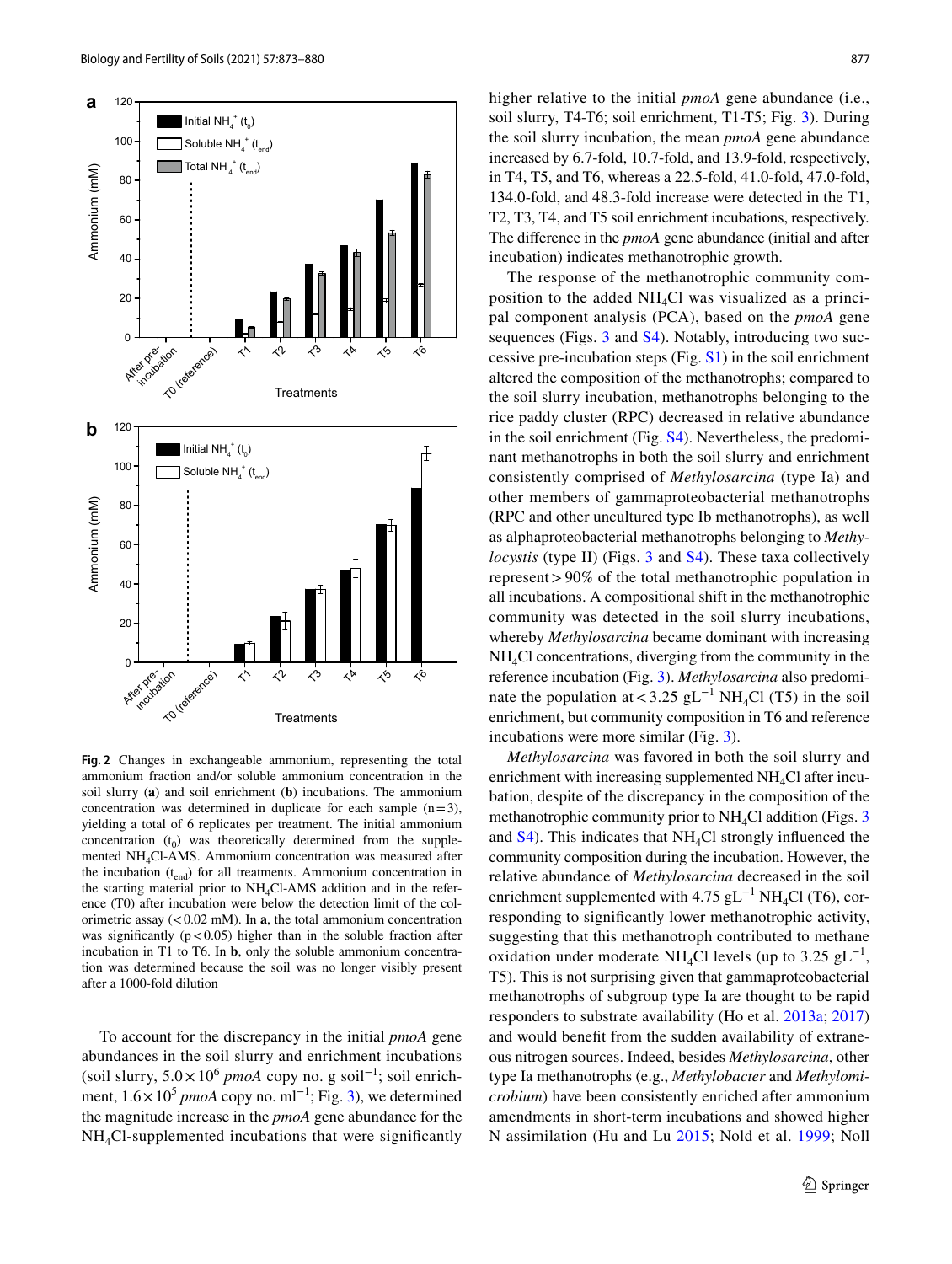

<span id="page-5-0"></span>**Fig. 3** Changes in the methanotrophic abundance (**a**) and community composition in the soil slurry (**b**) and enrichment (**c**) incubations, based on the *pmoA* gene targeted using the primer combination A189f/mb661r. In **a**, the qPCR assay was performed in duplicate for each sample  $(n=3)$ , yielding a total of 6 replicates per treatment; upper and lower case letters indicate the level of signifcance  $(p<0.05)$  between treatments in the soil slurry and enrichment, respectively. The lower detection limit of the qPCR assay was at approximately  $2.5-5.0 \times 10^3$  copy no. *pmoA* gene g dw soil slurry<sup>-1</sup>

et al. [2008;](#page-7-19) Yang et al. [2020\)](#page-7-20). In line with previous studies (e.g., Alam and Jia [2012](#page-6-0); Bodelier et al. [2000;](#page-6-3) Noll et al. [2008](#page-7-19); Qiu et al. [2008\)](#page-7-17), the apparent stimulation of type Ia methanotrophs can be attributable to a relief of N limitation, as indicated by the significant  $NH<sub>4</sub>Cl$ -induced stimulation (exception, 4.75 gL<sup>-1</sup> NH<sub>4</sub>Cl in the soil enrichment) of methanotrophic activity.

or ml enrichment−1. In **b** and **c**, the response of the methanotrophic community composition to supplemented  $NH<sub>4</sub>Cl$  in AMS is visualized by a principal component analysis (PCA). All replicates were included for the ordination. Note that in **b**, *pmoA* gene sequencing was not successful for one replicate after pre-incubation. In the PCA, the vectors represent the predominant methanotrophs (see also Fig. S4). Abbreviations: RPC, rice paddy cluster; Unc, uncultured methanotrophs

Contrastingly, an alphaproteobacterial methanotroph, *Methylocystis*, was enriched in incubations of the same soil where  $NH<sub>4</sub>Cl$  concentration was increased step-wise from 0.5 to 4.75 gL<sup>-1</sup> at 0.25 gL<sup>-1</sup> increments (Ho et al. [2020\)](#page-7-14). Because of the prolonged incubation over approximately 3 months with a constantly increasing selection pressure (elevated  $NH<sub>4</sub>Cl$  concentrations), the predominant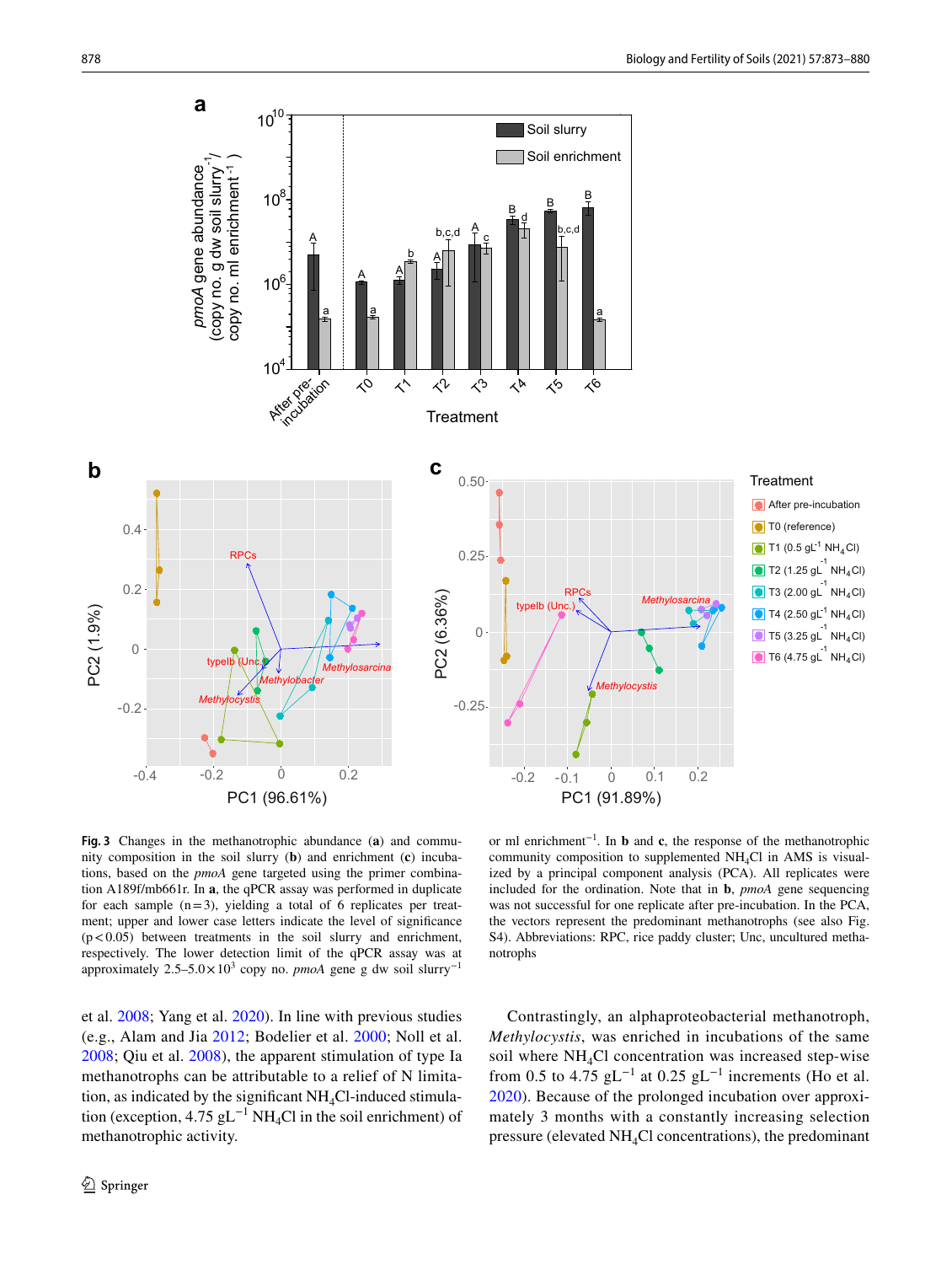ammonium-tolerant methanotroph that emerged is presumably able to detoxify products of ammonium oxidation (i.e., hydroxylamine, nitrite, nitrate (Ho et al. [2020;](#page-7-14) López et al. [2019;](#page-7-28) Versantvoort et al. [2020](#page-7-5)). Although further oxidation of hydroxylamine and nitrite is not confned to specifc methanotroph subgroups (Hoefman et al. [2014;](#page-7-21) Nyerges and Stein [2009](#page-7-4); Poret-Peterson et al. [2008\)](#page-7-29), some *Methylocystis* appear to be more efective at detoxifying products of ammonium oxidation and hence were relatively more tolerant to ammonium inhibition (Nyerges and Stein [2009](#page-7-4)). Recently, a hydroxylamine oxidoreductase (responsible for the oxidation of hydroxylamine to nitric oxide) was purifed from *Methylacidiphilum fumariolicum* SolV, a thermophilic verrucomicrobial methanotroph, but is also likely to occur in other aerobic methanotrophs (Versantvoort et al. [2020\)](#page-7-5). Therefore, diferent mechanisms may underlie the selection of the gammaproteobacterial (including *Methylosarcina*) and alphaproteobacterial (including *Methylocysti*s) methanotrophs at high ammonium levels. While a relief of N limitation may favor members of gammaproteobacterial methanotrophs in the short-term as in this study, metabolic capacity to detoxify inhibitory compounds of ammonium oxidation may become relevant over time, determining the ftness and dominance of specifc methanotrophs.

#### **Conclusion**

We provide a simple, yet plausible reason for the inconsistent documented response of the methanotrophic activity and community composition to ammonium amendment in the soil environment. Our fndings do not preclude other (a)biotic determinants occurring concurrently, afecting the response of the methanotrophic activity to ammonium. Not all ammonium will be accessible to the microorganisms. A considerable fraction (36–63%) of the supplemented ammonium can be adsorbed by the soil. Therefore, considering the total ammonium alone may not refect on the actual ammonium-induced efects on the methanotrophic activity and community composition at the supplemented concentrations. Based on these results, we advocate determining the (i) ammonium fraction that is available to the microorganisms and/or (ii) total ammonium over time, enabling the determination of the baseline ammonium level (i.e., the fraction likely adsorbed to the soil), when documenting ammonium-induced efects on methane uptake. Given that the methanotrophs are differentially affected by the supplemented ammonium, the diversity of the methanotrophs is thus relevant to sustain methanotrophic activity at high ammonium concentrations.

**Supplementary Information** The online version contains supplementary material available at<https://doi.org/10.1007/s00374-021-01579-9>. **Author contribution** All authors have seen and approved the fnal version submitted.

**Funding** Open Access funding enabled and organized by Projekt DEAL. TK and AH are fnancially supported by the Deutsche Forschungsgemeinschaft (grant no. HO6234/1–1). AH and MAH are also fnancially supported by the Leibniz Universität Hannover, Germany.

#### **Declaration**

**Conflict of interest** The authors declare no competing interests.

**Open Access** This article is licensed under a Creative Commons Attribution 4.0 International License, which permits use, sharing, adaptation, distribution and reproduction in any medium or format, as long as you give appropriate credit to the original author(s) and the source, provide a link to the Creative Commons licence, and indicate if changes were made. The images or other third party material in this article are included in the article's Creative Commons licence, unless indicated otherwise in a credit line to the material. If material is not included in the article's Creative Commons licence and your intended use is not permitted by statutory regulation or exceeds the permitted use, you will need to obtain permission directly from the copyright holder. To view a copy of this licence, visit<http://creativecommons.org/licenses/by/4.0/>.

#### **References**

- <span id="page-6-0"></span>Alam MS, Jia Z (2012) Inhibition of methane oxidation by nitrogenous fertilizers in a paddy soil. Front Microbiol 3:246. [https://doi.org/](https://doi.org/10.3389/fmicb.2012.00246) [10.3389/fmicb.2012.00246](https://doi.org/10.3389/fmicb.2012.00246)
- <span id="page-6-1"></span>Bodelier PLE, Laanbroek HJ (2004) Nitrogen as a regulatory factor of methane oxidation in soils and sediments. FEMS Microbiol Ecol 47:265–277. [https://doi.org/10.1016/S0168-6496\(03\)00304-0](https://doi.org/10.1016/S0168-6496(03)00304-0)
- <span id="page-6-3"></span>Bodelier PLE, Roslev P, Henckel T, Frenzel P (2000) Stimulation by ammonium-based fertilizers of methane oxidation in soil around rice roots. Nature 403:421–424. <https://doi.org/10.1038/35000193>
- <span id="page-6-2"></span>Campbell MA, Nyerges G, Kozlowski JA, Poret-Peterson AT, Stein LY, Klotz MG (2011) Model of the molecular basis for hydroxylamine oxidation and nitrous oxide production in methanotrophic bacteria. FEMS Microbiol Lett 322:82–89. [https://doi.org/10.1111/j.](https://doi.org/10.1111/j.1574-6968.2011.02340.x) [1574-6968.2011.02340.x](https://doi.org/10.1111/j.1574-6968.2011.02340.x)
- <span id="page-6-8"></span>Carini P, Marsden PJ, Lef JW, Morgan EE, Strickland MS, Fierer N (2017) Relic DNA is abundant in soil and obscures estimates of soil microbial diversity. Nat Microbiol 2:16242. [https://doi.org/](https://doi.org/10.1038/nmicrobiol.2016.242) [10.1038/nmicrobiol.2016.242](https://doi.org/10.1038/nmicrobiol.2016.242)
- <span id="page-6-6"></span>Cucu MA, Said-Pullicino D, Maurino V, Bonifacio E, Romani M, Celi L (2014) Infuence of redox conditions and rice straw incorporation on nitrogen availability in fertilized paddy soils. Biol Fertil Soils 50:755–764. <https://doi.org/10.1007/s00374-013-0893-4>
- <span id="page-6-7"></span>DiSpirito AA, Semrau JD, Murrell JC, Gallagher WH, Dennison C, Vuilleumier S (2016) Methanobactin and the Link between copper and bacterial methane oxidation. Microbiol Mol Biol Rev 80:387–409.<https://doi.org/10.1128/MMBR.00058-15>
- <span id="page-6-4"></span>Graham DW, Chaudhary JA, Hanson RS, Arnold RG (1993) Factors afecting competition between type I and type II methanotrophs in two-organism, continuous-fow reactors. Microb Ecol 25:1–17. <https://doi.org/10.1007/BF00182126>
- <span id="page-6-5"></span>Ho A, Bodelier PLE (2015) Diazotrophic methanotrophs in peatlands: the missing link? Plant Soil 389:419–423. [https://doi.org/10.1007/](https://doi.org/10.1007/s11104-015-2393-9) [s11104-015-2393-9](https://doi.org/10.1007/s11104-015-2393-9)